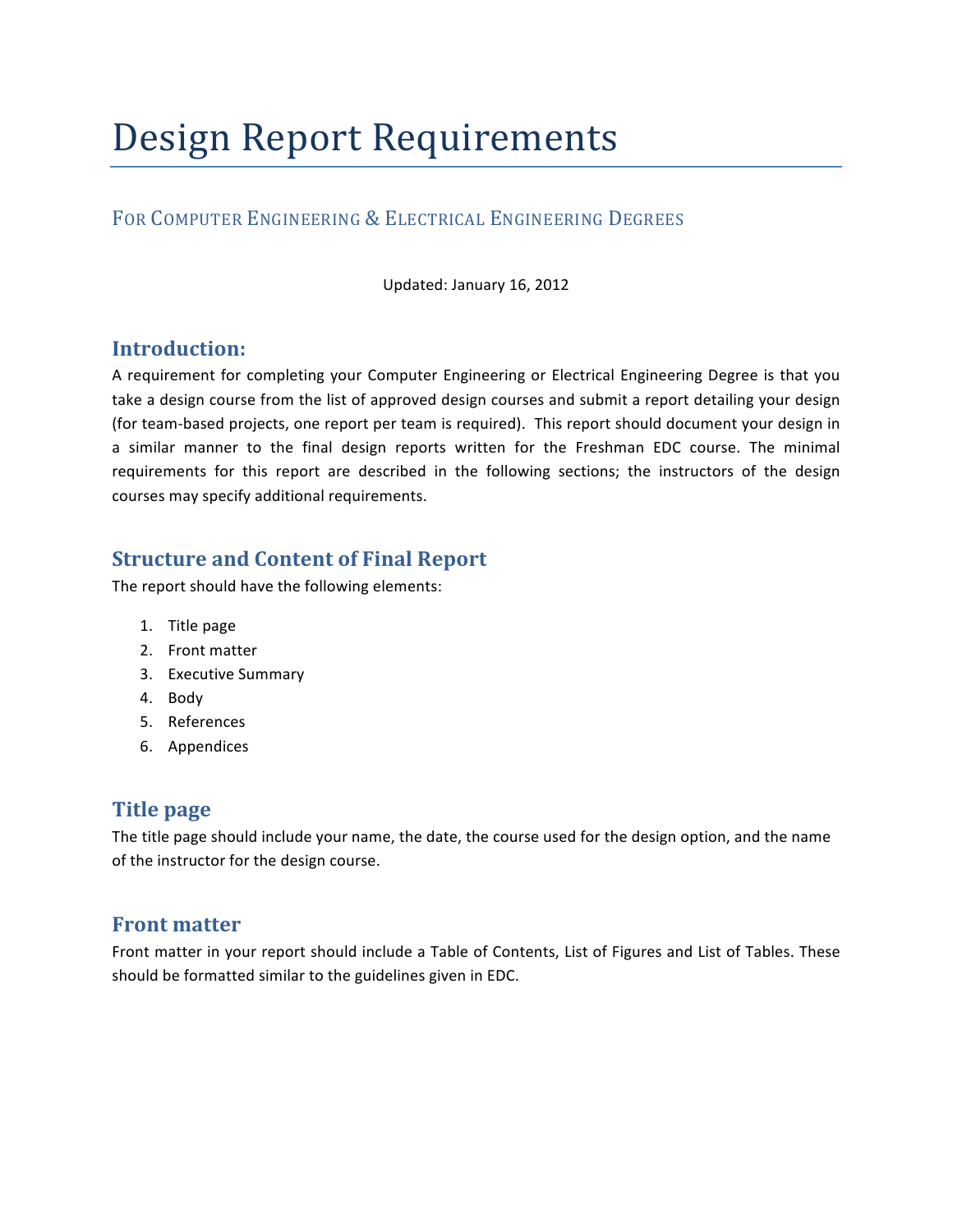## **Executive Summary/Abstract**

This is a high-level summary of your design report it should include a brief statement of the design problem, a brief statement of your design approach and a summary of the benefits of your design as well as any important limitations.

## **Body**

The body of your report presents the design problem you worked on and your solution to this problem. Each of the following sections are required in your report:

- 1. **Introduction:** In the introduction, state the goal of your design project and give a brief overview of your approach. *Compare your design approach to any prior art and provide adequate references.*
- 2. Design constraints and requirements: Comment on the key requirements and constraints you had to deal with in your design (e.g. power, costs, and component availability). Also discuss any *engineering standards* that are relevant to your design with appropriate references.
- 3. **Broader considerations:** In this section, you should discuss the broader impacts of your design project. For example, what is the commercial feasibility? If your design became widely used, what impact could it have on society or the broader technical community? Comment on any ethical or legal issues surrounding your design, if appropriate.
- 4. Design description: This section is where you describe your design in detail. Begin with an overview of your design and follow this with sections describing particular sub-systems and features. You should include adequate details so that someone could reproduce your design if needed (some details may be put into the appendices).
- 5. **Performance/testing:** In this section discuss how you tested your design and assessed its performance. Point out any weaknesses or limitations to your design.
- 6. **Conclusions:** Summarize your design and how well it met the requirements. Suggest potential future improvements.

## **References**

Your report should include a complete list of references for all books, articles, websites, and other sources you used in performing your design and preparing the report.